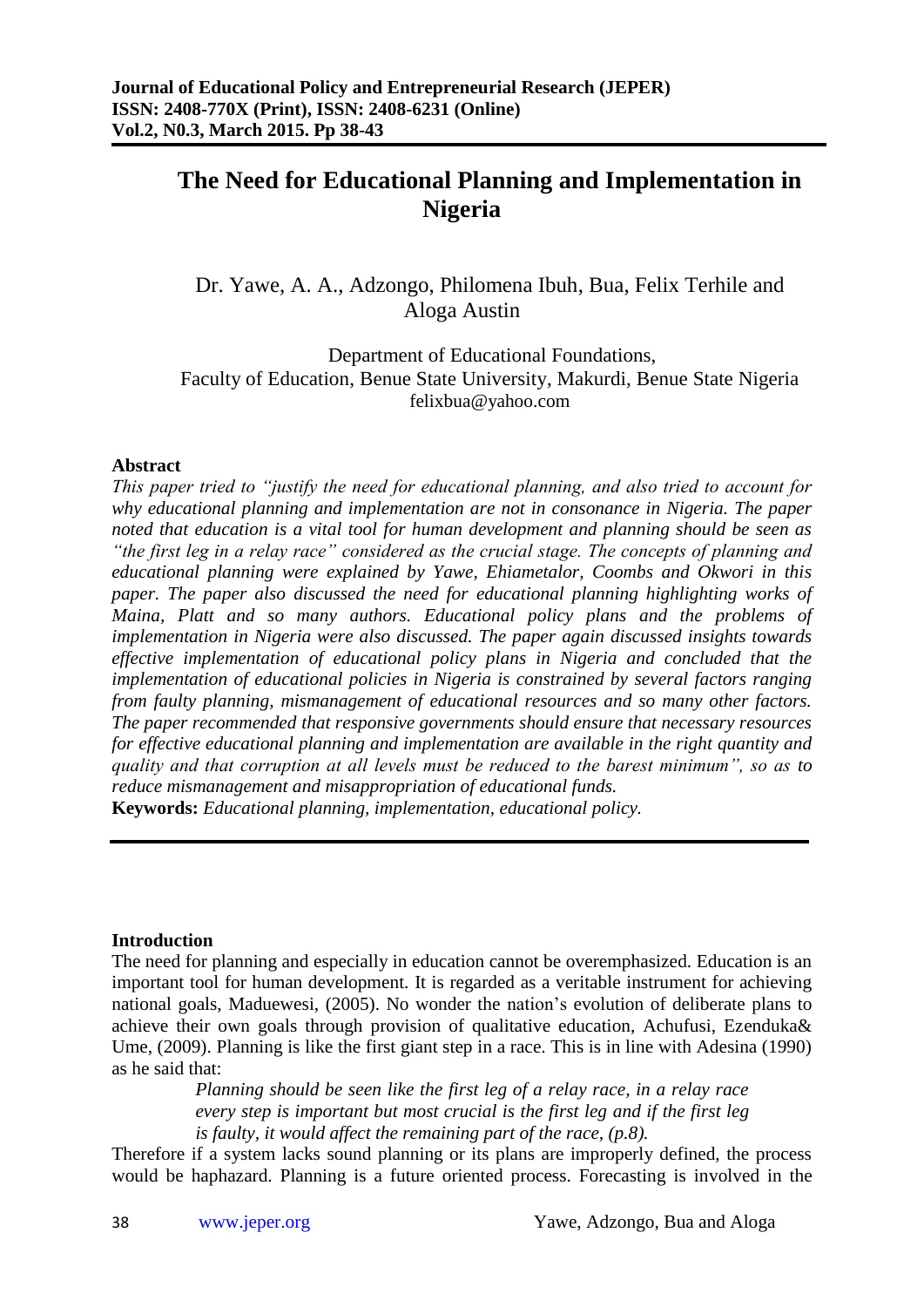setting of goals and sub-goals as well as objective (Barasa, 2007, p.3). It is through educational planning that an administrator is able to develop ways and means of achieving educational goals and objectives.

## **Concepts of Planning and Educational Planning**

So many authors have varied meanings to the concepts of planning and educational planning. According to (Newman as cited in Yawe, 2010, pp.11-12), "planning is the process of determining in advance, what is to be done, including classification of goals, establishment of policies, mapping out of programme and campaigns and determining specific methods or procedures and fixing day-to-day schedules". Also, planning "involves decision-making for a future course of action; a decision which must be taken in advance" (Aderounmu & Ehiametalor 1985, p.57). In agreement planning can also be seen as a way of projecting our ideas, intentions and charting a cause of action for future accomplishment of these goals. According to Coombs, (1974) educational planning "is the application of rational systematic

analysis to the process of educational development, with the aim of making education more effective and efficient in responding to the needs and goals of its student and society, (p.14). In the same vein Okwori, (2011) sees educational planning as:

*"Involving the application of rational methods; systematic analysis or explanations, through the process of educational development with the aim of making education more effective and efficient in terms of responding to the needs of the students and the society as a whole (p.2). Therefore educational planning can be defined in another perspective as a way of projecting ideas or intentions about education and charting a course of action towards effective actualization of these goals for the educational system in advance*.

# **The Need for Educational Planning**

Organizations are characterized by their pre-determined goals, whose success is dependent on the organizations planning strategies. The geometric growth of students in institutions of learning is a "wake-up" call to prudence if educational systems are to attain the goals of their organizations, (Maina 2000). Educational planning, in essence, has basic elements which involve an intervention of the following:

- Clarification of educational objectives and formulation of policy through problems survey.
- The definition of goals and objectives from identified problem.
- The definition of programme for realization of set goals and objectives.
- The simulation of programmes to ascertain the most alternative.
- The provision, implementation and supervision of relevant programmes after simulation.
- Programme evaluation and review, and to meet the challenges of modern education changes and goals, education must be properly planned, (Okwori, 2011, p.5). Furthermore Okwori, states that careful planning reduces emergencies and ensures that limited educational resources of a society are rationally allocated.

In agreement Yawe, (2010), also stated categorically that educational planning is done to: "*clearly identify and define the desired end-results of educational operations, make available to all the personnel clear-cult policies for their own guidance in their daily operations; to ensure that limited*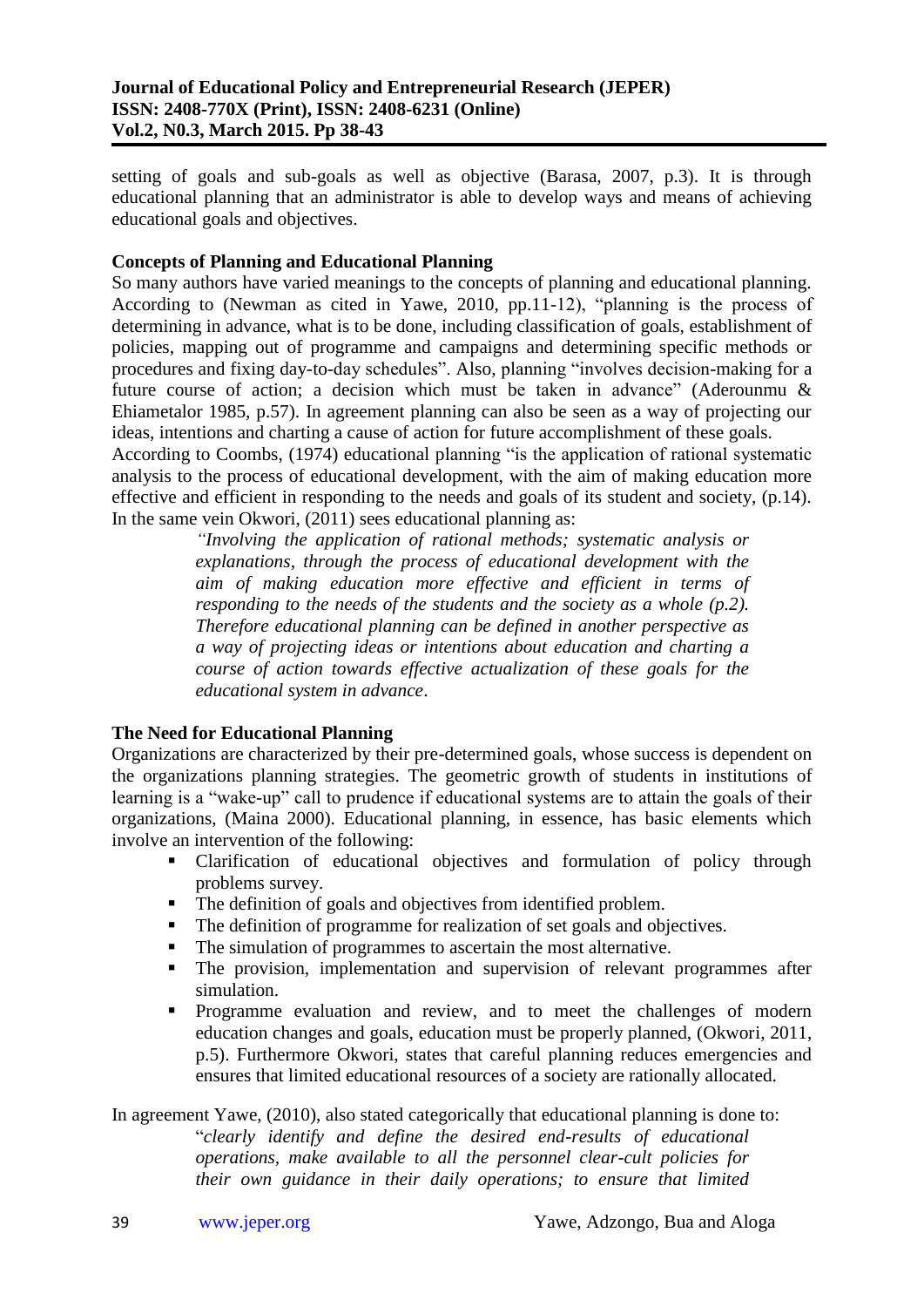*educational resources (personnel, finance and materials) are rationally allocated among the various competing educational demands and programmes; to ensure that the educational interests needs and demands of the various interest groups like students, parents, staff and members of the school community are harmonized with those of the society to achieve the national objectives of education; and to avoid wastages by providing just the type and quantity of educational services needed in the society", (p.13).*

On another note Platt (1970) enumerates the following steps as being important for educational planning: proposing change, collecting relevant information; analyzing information and projecting past and present conditions into the future, which ensures that the best plan is selected to produce deliverables in education. Adesina, (1990) too says that planning ensures the quality of education, plans budgets and ensures that financial allocations reflect the importance of programmes within educational systems. It is only through strategic planning than quality and effectiveness can be achieved because planning is a base for analysis of variables of social, political and economic consequences, Aderounmu and Ehiametalor, (1985). This goes to point out that planning as a process ensures effectiveness in organizations and systems while the absence of planning has remarkable inhibitive educational goal achievement in Nigeria and the world over.

## **Educational Policy Plans and Problems of Implementation in Nigeria**

Policy implementation in Nigeria is a problem due to different conflicting factors, although planning comes first before policy formulation but proceeds implementation. Unfortunately, educational policy plans and goal attainment have been irrevocable due to implementation constraints, Okoroma (2006). Furthermore (Oyakhilome 1986, p.26) in expressing concern about the problem of policy implementation stated thus "we know it is difficult to realize planned objectives one hundred percent; but our experience in planning education in this country shows a disturbing gap between planned objectives and attained results"

In the same vein Okeke, (1985) agrees that the problem of policy implementation is traceable to the planning stage which comes immediately after policy formulation. But on the other hand good planning that can facilitate effective implementation ought to consider such factors as the planning environment, social, political, financial and statistical problems, Okoroma (2006). In support Aghenta (1984) noted that:

> *"for education to achieve all ends, it has to be carefully planned. The plan must take into consideration the needs of the society; the political, socio-cultural, economic, military, scientific, and technological realists of environments are very important to its survival, (p.239)".*

Adzongo & Agbe (2009) also noted some factors as constraints to educational policy implementation in Nigeria and they include the following:

 **The nature of the economy:** Determines the type of policy to be formed, if a country is buoyant the government or leaders can set up a policy plan that will involve much financial implication. Nigeria is buoyant but because of misappropriation and mismanagement, policies hardly get to the implementation stage.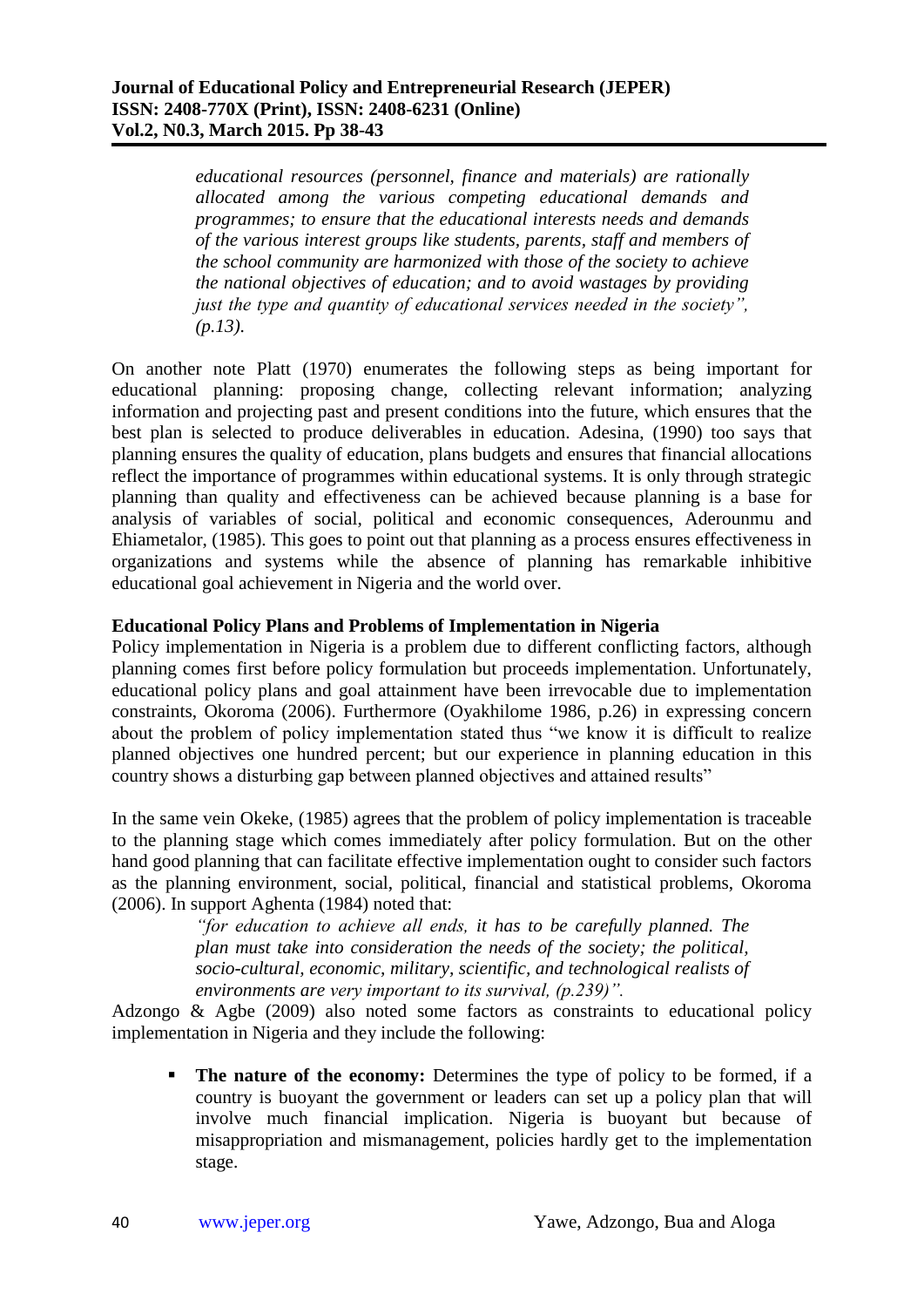- **The non-economic factors:** This involves culture/tradition is the people's way of life; historic setting is what was there in the past, i.e. doing a kind of forecast to ascertain what will be best for the period, the past, the present and the future, mirrored together; with the attitude of the people, the level of acceptability comes to play, what the people are feeling and doing to aid or hinder implementation e.g. some people may say that the policy does have direct benefit to them so why should they bother? Our people instead of implementing policies as regards to our culture and tradition prefer to imbibe borrowed cultures which do not augur well with our society and in turn inhibit policy implementation. Our attitudes are also not encouraging; this too is a problem to policy implementation.
- **Tiers of government:** The federal, state and local governments have different means for raising funds. Some levels may raise enough for.
- **Availability of resources:** Resources here include human and material policy depends on the available resources for effective implementation. But where these resources are lacking, policy implementation becomes a problem.
- **Public pressure:** Like political on individual pressure from personal interest and bias may pose a problem to policy implementation. Politically the ruling party in Nigeria e.g. Peoples Democratic Party may work against a policy because it does not favour their party, also the same thing with individuals who may be feeling a policy does not favour their area and so it should not be implemented.
- **Ambiguity:** Some policies are too ambiguous, so implementation because a problem because people implement it the way they understand it. If a policy has many clauses, understanding may pose a problem. One person in one state may interpret the policy different from another in another state; hence there will be no uniformity in the implementation.
- **Frequent changes in policy:** When every change in government brings about drastic changes in policies, this hinders proper implementation due to lack of time for the process, (pp.76-79).

This goes to account for why policy plans and implementation in Nigeria can never be in consonance except otherwise contrary steps are taken to aid implementation especially of educational policy plans.

# **Towards Effective Implementation of Educational Policy Plans in Nigeria**

For implementation to be effective, planning must first consider and include feasible steps to achieving implementation with realistic plans. Coombs (1974) in agreement states that:

> *"an educational system will be well planned and its plans well implemented only if those responsible for its various parts are themselves good planners. He added that planning to be effective, must be concerned with its own implementation – with progress made or not made, with unforeseen obstacles that arise and with how to overcome them, (p.15, 52)".*

On the other hand Okoroma (2006, p.259) advanced the following recommendations as workable educational policy for Nigeria:

 Ideas that are alien to the cultures of Nigeria should be avoided because they are bound to fail.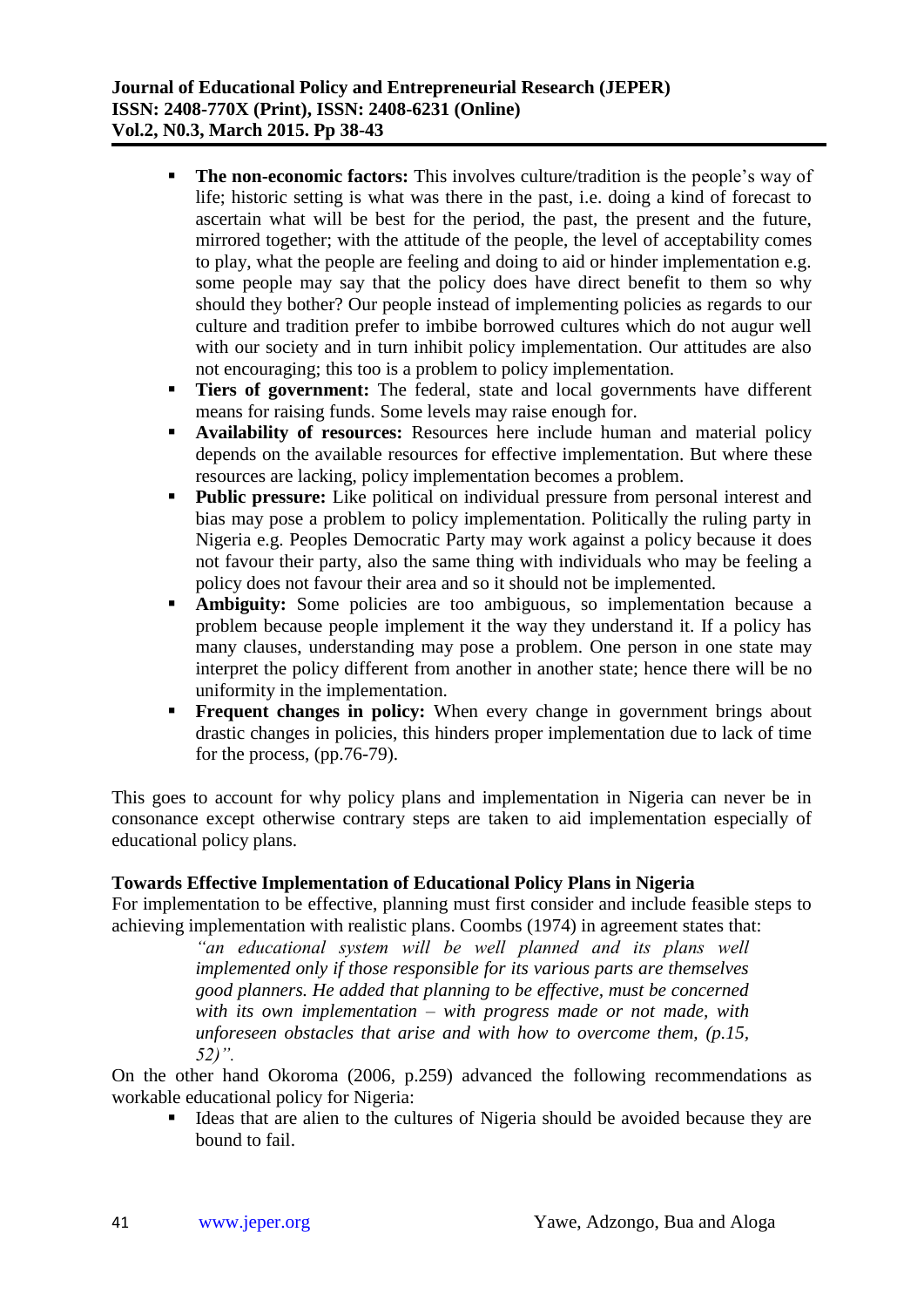- Education should be removed from the sphere of politics. And made purely a constitutional matter, but not as provided by the 1979 constitution which allows escape routes for political leaders.
- The entrenchment of education as a non-negotiable right of every citizen in the constitution would help check corruption in that sector.
- **Mismanagement of educational resources at any level should be made a serious** offence attracting a minimum of five years imprisonment. This should be included in the next constitution of Nigeria. It is believed that in the presence of corruption no new system of education can succeed.

## **Conclusion**

In conclusion, the implementation of educational policies in Nigeria is constrained by several factors from faulty planning to mismanagement of educational resources and other factors mentioned in the paper. Hence educational planning and implementation cannot be in consonance except if the following suggestions are considered.

- 1. Responsive governments should ensure that necessary resources for effective educational planning and implementation are available in the right quantity and quality.
- 2. Government must have the political will for effective educational policy implementation.
- 3. Corruption at all levels must be reduced to the "barest minimum", so as to reduce mismanagement and misappropriation of educational funds.
- 4. Sufficient funds for implementing educational policy plans should be allocated.
- 5. Effective and well-focused educational policies should be formed by planners as this will make implementation an easy task.
- 6. Continuity in implementation of educational policies will ensure effectiveness in the implementation.
- 7. All stakeholders involved with educational policy plans and implementation should be trained and retrained.

## **References**

- Achufusi, J.N. Ezenduka, C.U. and Ume, M.O. (2009).Filling the Gaps between theory and Practice for Qualitative Education through Innovation Teaching Techniques in Secondary Schools Biology. *The Nigerian Academic Forum*, 17(2), 128-135.
- Aderounmu, W.O. and Ehiametafor, E.T. (1985).*Introduction to administration of schools in Nigeria,* Ibadan: Evans Brothers (Nigeria Publishers) Limited.
- Adesina, S. (1990).*Educational Management*, Enugu: Fourth Dimension Publishing Co. Ltd.
- Adzongo, P.I. and Agbe, J.I. (2009). *Analyzing Educational Policies in Nigeria*, Makurdi: Selfers Academic Press Ltd.
- Aghenta, J.A. (1984). *Towards a Systems Approach to the Planning of Secondary Education in Nigeria*.Le-Ife: University of Ile-Ife Press.
- Barasa, J.M.N. (2007). *Educational Organization and Management*, Nairobi: The Jomo Kenyatta Foundation.
- Coombs, P.H. (1974).*What is Educational Planning?* Paris: UNESCO HEP.
- Maina, B. (2000). *Scenario Planning tools for Dealing with Unascertained Management,* Nairobi: Kim 2000.